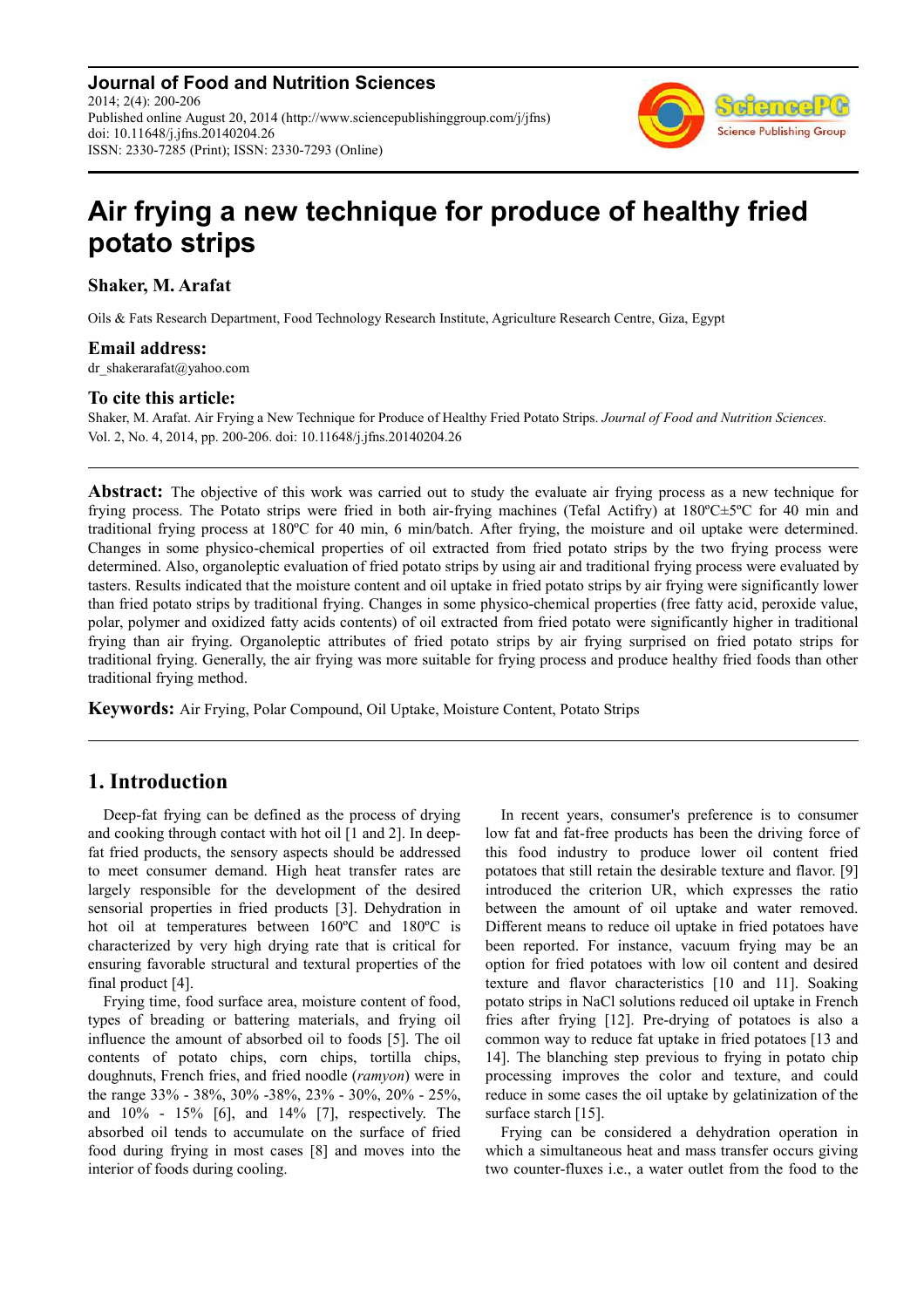hot oil and an oil inlet by the food [16], leading to series of physical and chemical changes in the final product. Despite undergoing the large gain of oil during processing of the product, frying is a widely used domestic and industrial cooking technique because of its ability to generate, in the final product, a combination of texture, color, and unique flavor that makes it a more palatable and desirable food for the consumer [17]. Among fried products, the most widely known and consumed are the ones derived from potatoes such as chips and French fries, followed by the better products and the ones of direct consumption as snacks [18].

Many studies showed that excessive consumption of fried products can lead to serious health risks such as cardiovascular disease, hypertension, diabetes, cancer and obesity [19]. These facts, together with the current trend of society to consume fat-free products, have forced the industry in general, and chips industry in particular, to focus its efforts on developing alternative methods of frying that lead to products with low oil content but with the same features of flavor, color, and texture that make them so prized by consumers. In this sense, many strategies have been proposed to reduce oil content in fried products such as low pressure [20 and 21] or microwave application [22] or different pretreatments such as blanching, freezing [23], or predrying [24]. However, these alternatives do not always mimic the sensory features of conventional fried products or the cost is higher than conventional frying. The average world prices for sunflower seed oil were 1046.25 \$US/ton [25]. Hot air frying is a new technique to get fried products through direct contact between an external emulsion of oil droplets in hot air and the product into a frying chamber. The product is constantly in motion to promote homogeneous contact between both phases. In this way, the product is dehydrated and the typical crust of fried products gradually appears. The amount of oil used is significantly lower than in deep oil frying giving, as a result, very low fat products. Today, it is possible to find, on the market, home equipment designed from this principle to obtain low-fat fried products. However, there are no references or scientific publications that describe the mechanisms and kinetics of mass transfer phenomena and volume changes taking place during hot air frying. Therefore, a better scientific understanding of this technique is necessary in order to extend its application either to fast food restaurants or industries.

The aim of this study was to investigate the effect of airfrying process on moisture and oil contents and sensory evaluation of fried potato strips compared with traditional deep-fat frying. Also, study the changes in physicochemical properties of oil extracted from potato strips after frying.

## **2. Materials and Methods**

## *2.1. Materials*

Potatoes (Solanum tuberosum L., Spunta variety) and

sunflower oil purchased from local market. The initial moisture content of potato was in range of 77.25%. Peroxide and acid values of the sunflower oil were 0.75 active oxygen peroxides per kilogram of oil and 0.09 mg KOH per gram of oil respectively.

#### *2.1.1. Chemicals*

All chemicals used for the analysis were of analytical grade and bought from Sigma Chemical Company, (ST. Louis, US).

#### *2.2. Methods*

#### *2.2.1. Preparation of Potatoes Strips*

Potatoes were sorted, washed, hand-peeled and cut by means of a manual operated potato-cutting into strips (8 x 8 x 60 mm), then soaked in NaCl solution and dried potato strips using tissues before frying.

#### *2.3. Frying Process*

#### *2.3.1. Traditional Frying Process*

Frying was carried out in a thermostatically temperaturecontrolled fryer (Philips comfort, Germany) having a capacity of 2 L oil by 200 gram of potato, i.e., a potato-tooil ratio of 1:20 (w/v), according to the capacity of the equipment. The potato strips were fried in sunflower oil at 180°C±5ºC for 40 min., 6 min/batch. All fried samples were allowed to cool at room temperature; then analyzed for its oil content by Soxhlet apparatus. All experiments were run in triplicates and the present results are the average of the obtained results.

#### *2.3.2. Air Frying Process*

Air frying equipment (Model: SERIE 001 Actifry, Tefal, France) with a nominal power: 1.400 W. Air frying experiments, 0.03 kg of oil by kilogram of potato at ratio (0.03:1) was added on potato strips for 40 min, according to the specifications of the equipment. A constant frying temperature was confirmed by means of two PT-100 temperature sensors (model: TF101K) located at the top and the bottom of each fryer. Samples were immersed in the oil in deep oil frying and on surface of foods in air frying when the initial frying temperature of 180ºC was achieved.

#### *2.4. Chemical Composition of Fresh and Fried Potatoes*

Moisture and oil contents, reducing sugars in fresh and fried potato strips were determined according to [27].

#### *2.5. Extraction of Oil*

Fried potato strips oil was extracted by Soxhlet Method, [26]. A total of 50 g dried fried potato strips sample was weighted and extracted with n-hexane in a Soxhlet apparatus at a condensation rate of 5 or 6 points per second for 4 hours with 300ml of hexane at a temperature of 70˚C. The solvent was evaporated to dryness using a rotary evaporator at 40˚C.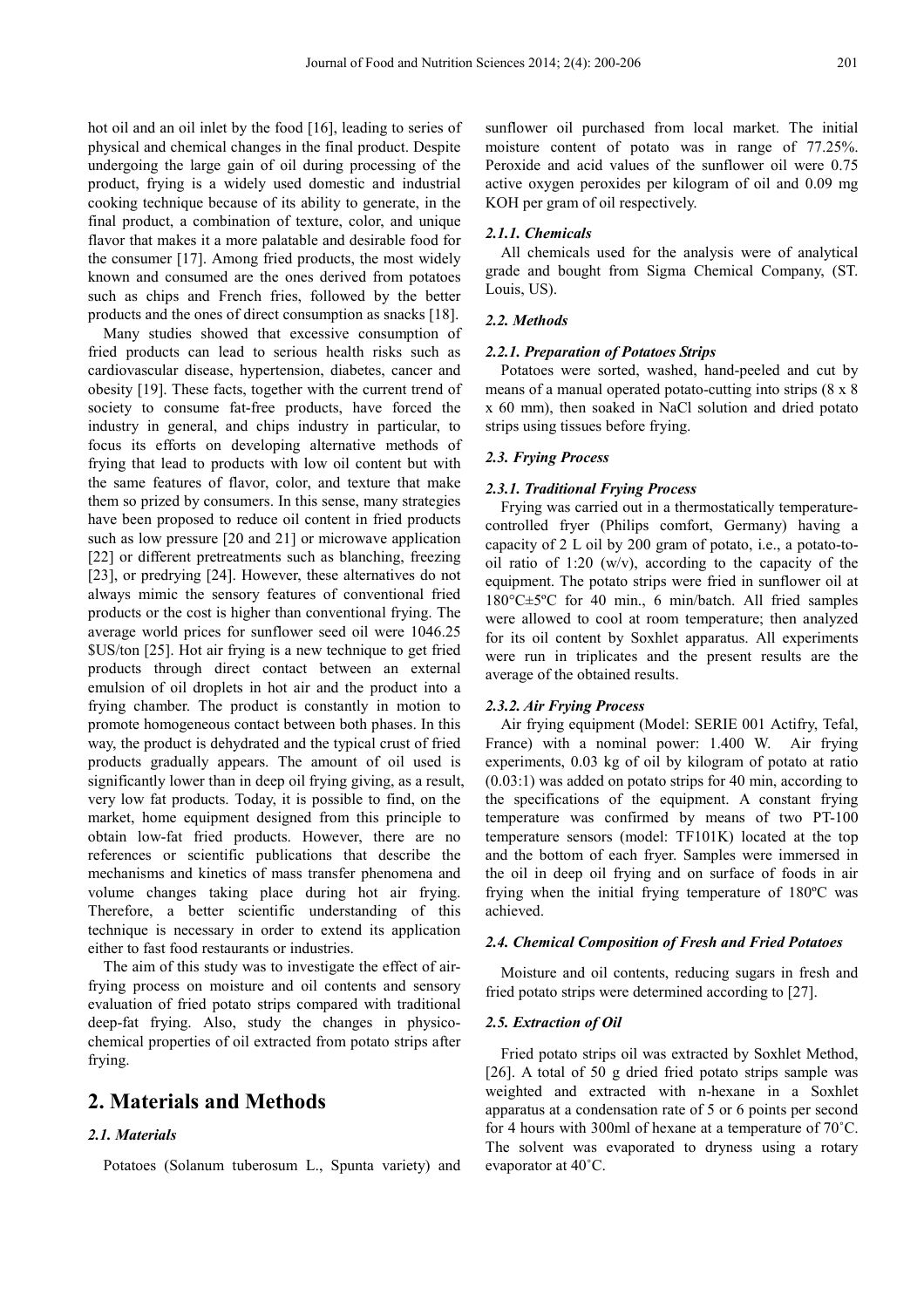## *2.6. Quality Assurance Tests for Non Fried and Fried Sunflower Oil*

Refractive index, acid value, peroxide value and iodine value were determined according to [26]. Petroleum etherinsoluble oxidized fatty acids and insoluble polymer contents of sunflower oil samples were determined according to the methods of [27]. Polar and non-polar components in sunflower oil samples were measured by column chromatography according to the method described by [28].

#### *2.7. Oil Stability*

Oxidative stability was evaluated by the Rancimat method [29]. Stability was expressed as the oxidation induction time (h), measured with the Rancimat 679 apparatus (Metrohm Co., Herisou, Switzerland) using an oil sample of 5.00 g heated to  $100^{\circ}C \pm 2^{\circ}C$  with an air flow rate of 20 l/h-1.

#### *2.8. Organoleptic Evaluation of Fried Potato Chips*

Sensory evaluation was performed on potato strips fried in sunflower oil by using air and traditional frying  $180^{\circ}$ C  $\pm$ 5ºC. Prior to the sensory tests, the panelists (twenty persons) were trained to evaluate the attributes of the strips produced in this study and become proficient. The potato strips samples were rated on a 10 point scale  $(1,2:$  bad; 3,4: poor; 5,6: fair; 7,8: good and 9,10 excellent). The potato strips from each treatment, placed randomly in codified plates with three-digit code, were served to each panelist. Judges were placed in different places to avoid communication during the evaluation and asked to score strips for taste, texture, appearance, crispiness, color, odor and overall acceptability [30].

#### *2.9. Statistical Analysis*

A one-way ANOVA followed by Duncan's multiple range test (DMRT) were performed using SPSS 11.00 [31] to analyze and compare the data. Results were presented for mean  $\pm$  SD and P- values  $\leq$  0.05 were regarded as statistical significance.

## **3. Results and Discussion**

Physico-chemical properties and fatty acid composition of sunflower seed oil: Table 1 presents the physicochemical properties of fresh sunflower oil. The refractive index at 25ºC and iodine value of sunflower oil were 1.4738 and 123.30 (I/100g) respectively. Table 1 includes the free fatty acid, peroxide value, iodine value, polar content, polymer content, oxidized fatty acids, and oxidative stability and the data were 0.09%, 0.75, 123.30, 0.08%, 0.00%, 0.00% and 7.10 h respectively. Fatty acid composition of fresh sunflower oil indicates the presence of oleic and linoleic acids at high levels (53.90%) followed by oleic acid (30.80%). The major saturated fatty acid was palmitic acid (7.70%) followed by stearic acid (6.50%). On the other hand, the major unsaturated fatty acids were linoleic acid. The  $C_{18:3}$ ,  $C_{20:0}$  and  $C_{22:0}$  were detected in trace amounts in sunflower oil. These results are in agreement with [32].

*Table 1. Physico-chemical properties and fatty acid composition (%) of sunflower seed oil.* 

| Parameter                               | value  |
|-----------------------------------------|--------|
| Refractive index at 25°C                | 1.4738 |
| Acid value (mg KOH/g oil)               | 0.09   |
| Peroxide value (meq. peroxides /kg oil) | 0.75   |
| Iodine number $(I/100g$ oil)            | 123.30 |
| Polar content (%)                       | 0.08   |
| Polymer content $(\% )$                 | 0.00   |
| Oxidized fatty acids (%)                | 0.002  |
| Oxidative stability (hr)                | 7.10   |
| Fatty acid composition:                 |        |
| $C_{16:0}$                              | 7.70   |
| $C_{18:0}$                              | 6.50   |
| $C_{18:1}$                              | 30.80  |
| $C_{18}$                                | 53.90  |
| $C_{18:3}$                              | 0.20   |
| $C_{20:0}$                              | 0.50   |
| $C_{20.1}$                              | 0.20   |
| $C_{22:0}$                              | 0.20   |
| Total saturated fatty acids             | 15.10  |
| Total unsaturated fatty acids           | 84.90  |

Chemical composition of potato strips before and after frying process: Figure 1 shows that the characteristics of potatoes before and after frying. It can seen that potato strips contained 77.25% and 22.75% moisture and dry matter contents respectively, before frying process. After frying the significant differences in moisture content were recorded 30.51% traditional frying and 35.25% air frying process respectively. On the other hand, the oil content in potato strips after frying results showed that the oil uptake in traditional fried potato strips was (14.81%) higher than air frying (0.0025%). From the data in same figure, the potato strips contained low reducing sugar content (0.82mg/100 g sample) and so it is suitable potato variety to produce fried product with proper yellow color. [33] reported that the water present in the raw material evaporates and is partially replaced by oil during frying process, constituting up to 40% of the finished product, and consequently influencing its properties. [34] mention that the frying is a process of immersing food in hot oil with a direct contact of air, at a high temperature of 150ºC to 190ºC. But air frying is a new technique to get fried products through direct contact between an external emulsion of oil droplets in hot air and the product into a frying chamber [35]. From this it is clear that the traditional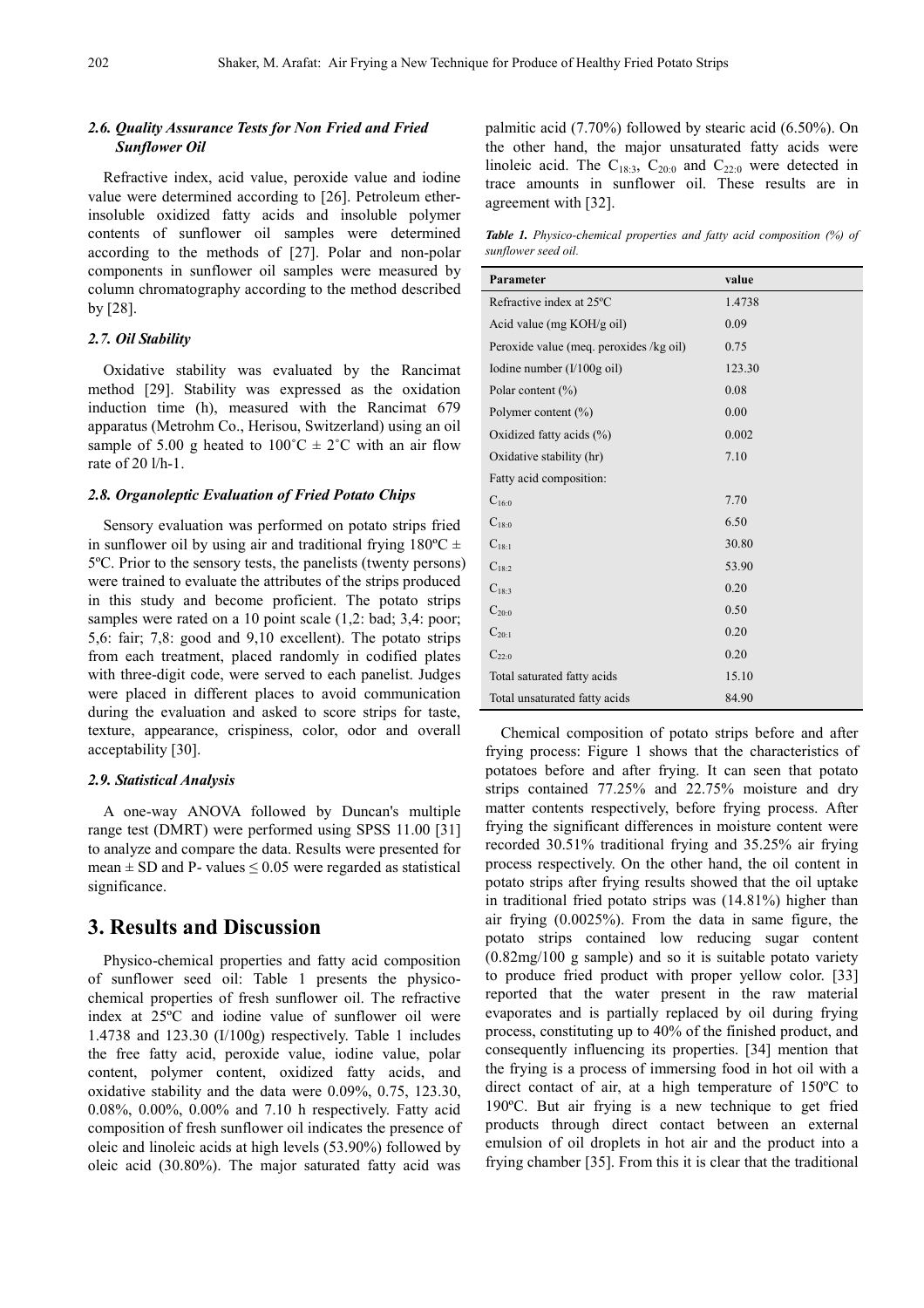frying significantly increases (at  $P \le 0.05$ ) the oil uptake in potato strips more than air-frying, because the amount of oil used in air frying is very small, about 3%, but in the traditional frying oil is used as a medium fry up  $(1:20 \text{ w/w})$ potato: oil. The amount of absorbed oil in fried food was affected by some factors, i, e., frying time, food surface area, moisture content of food, types of breading or battering materials, and frying oil.



*Figure 1. Chemical composition of potatoes strips before and after frying process. Where, MW= moisture before frying, DMF= dry matter before fringy, MA= moisture content after frying, DMA= dry matter after frying, RS= reducing sugar, OU= oil uptake.* 

The data (values  $\pm$  SE) are the mean values of three measurements for the same sample.

Changes in some physico-chemical properties of oil extracted from fried potato strips: Results Figure (2) presents that the changes in some physico-chemical properties during traditional and air frying processes. The refractive index at 25ºC decreased from 1.4738 to 1.4731 for traditional frying and from 1.4738 to 1.4734 for airfrying respectively. The free fatty acid (FFA) content increased from 0.09% to 0.22% for traditional frying and from 0.09% to 0.12% for air-frying. It has been suggested that production of FFA was the best indicate of fat deterioration during frying and the presence of FFA could be used to monitor the extent of oil abused [36].

On the other hand, the peroxide value (PV) was significantly increased from 0.75 to 2.75 meq.O<sub>2</sub>/kg oil for traditional frying and from 0.75 to 1.22 meg. $O_2$ /kg oil for air frying. The differences between traditional and air

frying in PV values may be due to quantity of oil in traditional frying more higher than amount of quantity of oil in air frying. During the air frying used the traces of oil (3%) but in traditional oil used 2kg for frying 200g strips fried every time. The free radicals formed by fatty acids react with oxygen to generate peroxides that enter into a multitude of reactions, producing numerous products, such as aldehydes, ketones, acids, esters and polymerized fat. The extent of reaction depends on the frying temperature, aeration, type of fried or fat and the food that is being fried. The type of food being fried and its interaction with oil has been reported to contribute to the deterioration of frying oil [36].

The changes in polar content (PC) during traditional and air-frying are shown in Figure (2). The determination of PC in frying oil provides the most reliable measure of the extent of oxidative degradation. In this study, initial PC in fresh oil was 0.08%, but after frying the PC increased with frying time at a rate affected by frying temperature. PC content during frying at  $180^{\circ}\text{C} \pm 5^{\circ}\text{C}$  was  $(0.71\%$  for traditional frying and 0.34% for air-frying) at the end of frying time, which was still below the 24% oil discard level set in many European countries [37]. On the other hand, the polymer content (PO) in traditional frying was 0.17% and air-frying was 0.09%, respectively (Figure 2). In contrary, oxidized fatty acid (OFA) content was increased after frying to 0.11% for traditional frying and 0.06% for airfrying (Figure 2). Polymers formed in deep fat-frying in remarkable are level since the medium is rich in oxygen. [38] reported that oxidized polymer compounds accelerated the oxidation of oil. Polymers accelerate further degradation of the oil, consequently, increased the oil viscosity [39], reduced the heat transfer, produced foam during deep-fat frying, and develop undesirable color in the food. Polymers also cause the high oil absorption to foods. [40] reported that free fatty acids and their oxidized compounds produced off-flavor and make the oil less acceptable for deep-fat frying.



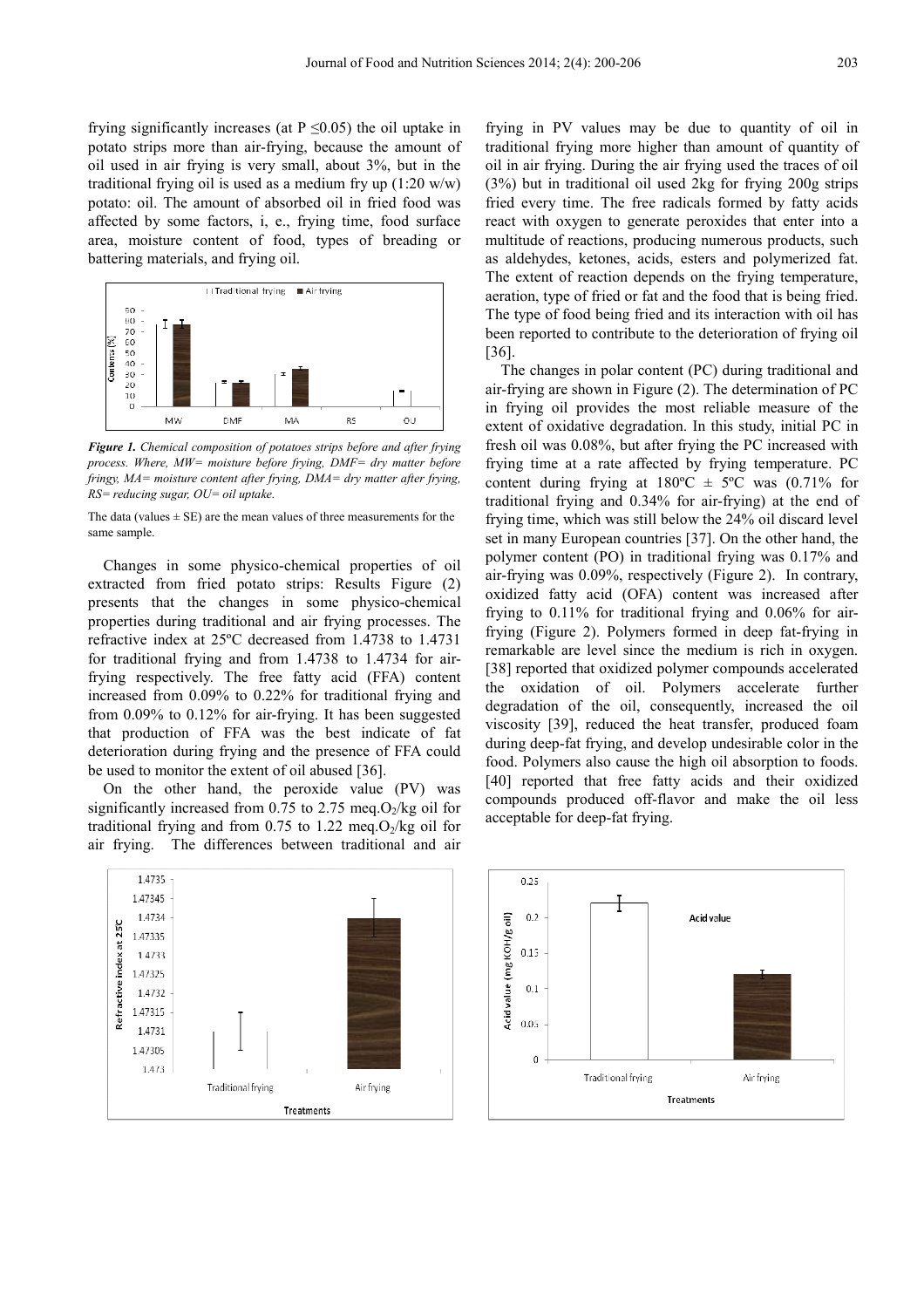

The data (values  $\pm$  SE) are the mean values of three measurements for the same sample.

*Figure 2. Changes in some physico-chemical properties (refractive index, acid value, peroxide value, polar content, polymer content, oxidized fatty acids) of oil extracted from fried potato strips.* 

Sensory evaluation of fried potato strips: Sensory attributes including taste, appearance, color, odor, crispness, hardness, crispiness, oiliness, and overall acceptability of traditional and air-frying of fried potato strips are shown in Figure 3. Results showed that using air frying process for fried potato strips didn't cause any significant differences on sensory attributes include taste, appearance, odor, crispiness, and overall acceptable compared to the fried potato strips by using traditional frying method. On the other hand, air-fried potato strips surpassed on traditional fried potato strips in other sensory attributes (crispness, hardness and oiliness). The surpassed of air-fried potato strips in hardness and oiliness may be due to the fried potato strips by air frying content on low oil uptake compared to fried potato strips by using traditional frying.



*Figure 3. Sensory evaluation of fried potato strips. Where, T= taste, A= appearance, C= color, OD= odor, CR= crispness, H=hardness, OI= oiliness, and OA= overall acceptable.* 

The data (values  $\pm$  SE) are the mean values of three measurements for the same sample.

Cost of sunflower oil used in frying of potato strips under study: The cost of oil used in both frying processes under study is presented in Figure (4). In the air-frying method, the amount of oil used for fried potato strip was 30g/kg potato. In traditional frying method, the mount of used oil was 2kg oil for fried potato strips 200g every batch. The price of used oil in air frying by Egyptian pound was (0.0025 LE), while, the oil price used in traditional frying (24 LE). The transfer of the price of oil used in both frying process from LE to US \$, found that the price of oil used in traditional frying around (3.44\$), while, the price of oil used in air-frying around (0.00023\$) Figure 4. These results illustrated the existence of clear significant differences between the prices of used oil in air-frying compared to traditional frying. Thus, the use of air-frying technique low cost compared to traditional frying Figure 4.



*Figure 4. Costs of sunflower oil used in frying of potato strips under study.* 

The data (values  $\pm$  SE) are the mean values of three measurements for the same sample.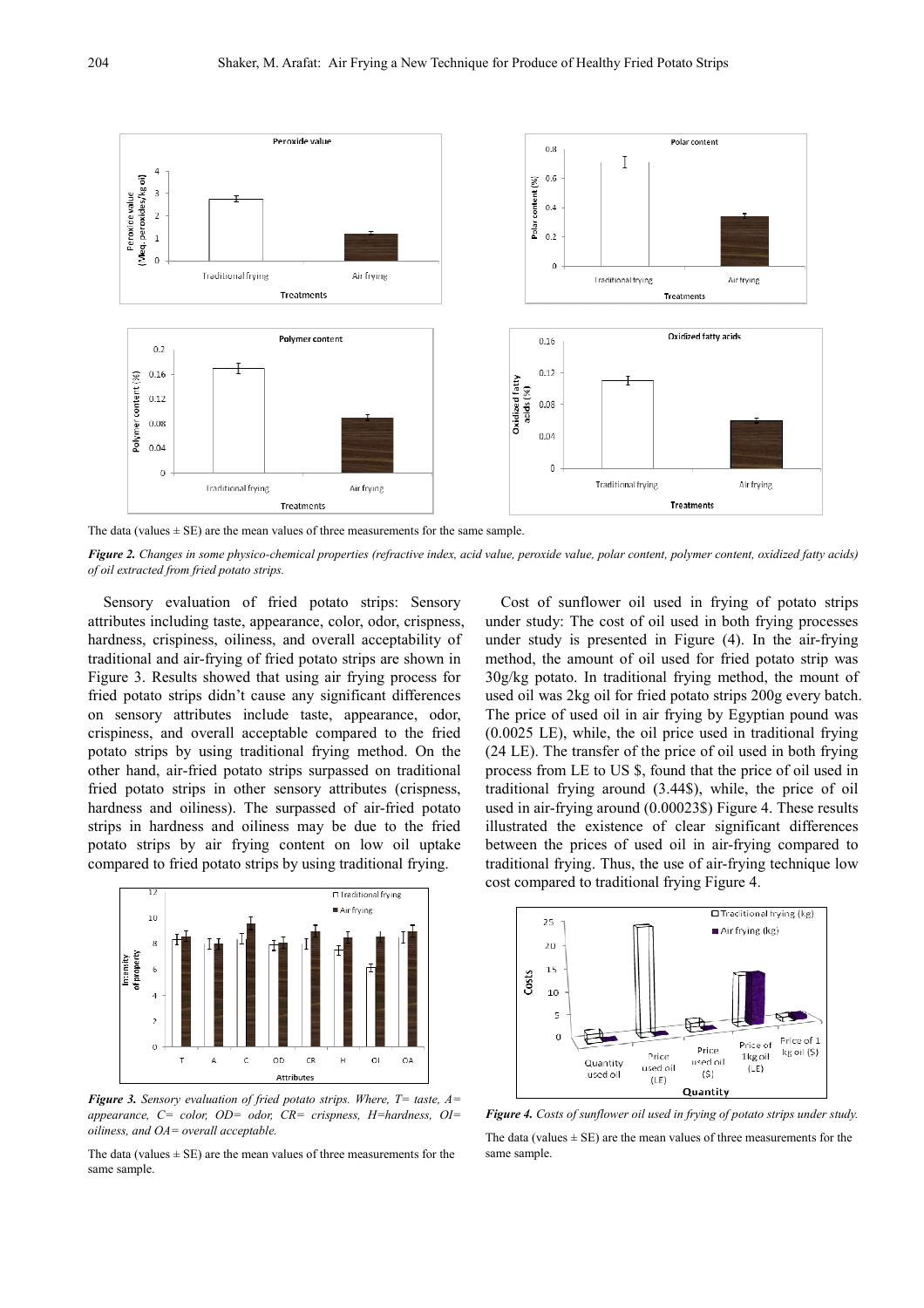[41] reported that the availability and cost of oil are important economic factors. Even the best performing frying oil is not beneficial to the business if it is not available in sufficient quantities. The cost of oil is extremely critical for the industry. Most fried snack foods contain 20–40% oil. Therefore, the snack food company has to minimize the delivered cost of oil at the plant. Sometimes, the procurement department purchases oil from a supplier that does not have good control over their operation. This ends up costing money and goodwill for the snack food company in the long run.

## **4. Conclusion**

The present results that the oil uptake was lower under air-frying confirming that this technique can be considered as a healthy one. Thus, this method must be practically process applied to obtain healthy fried foods.

## **Acknowledgement**

Author would like to acknowledge Prof. Dr. Amany Mohamed Basuny, Professor at Oils & Fats Dept. Food. Tech. Res. Inst. Agric. Res. Cent. Giza. Egypt, for the support and assistance during this work.

## **References**

- [1] Sahin, S., Sastry, S. K. and Bayindirili, L. (1999): Heat transfer during frying of potato slices. J. LWT., 29: 19-24.
- [2] Lesinska, G. and Leszczynski, W. (1989): Potato science technology. Elsevier Science, NY. USA.
- [3] Hubbard, L. J. and Farkas, B. E. (1999): A method for determining the convective heat transfer coefficient during immersion frying. J. Food Process Eng. 22: 201-214.
- [4] Baumann, B. and Escher, E. (1995): Mass and heat transfer during deep fat frying of potato slices. Rate of drying and oil uptake. J. LWT., 28: 395-403.
- [5] Moreira, R. G., Sun, X., and Chen, Y. (1997): Factors affecting oil uptake in tortilla chips in deep-fat frying. J Food Eng 31:485–98.
- [6] Moreira, R. G., Castell-Perez, M. E., and Barrufet, M. A. (1999a): Fried product processing and characteristics. In: Deep-fat frying: fundamentals and applications. Gaithersburg, Md.: Chapman & Hall Food Science Book. P 11–31.
- [7] Choe, E., Kang, W. S., and Chang, Y. S. (1993): Kinds and changes in the amount of flavor compounds formed during storage of the ramyon. Korean J. Food Sci. Technol. 25:52– 6.
- [8] Moreira, R. G., Castell-Perez, M. E., and Barrufet, M. A. (1999b): Oil absorption in fried foods. In: Deep-fat frying; fundamentals and applications. Gaithersburg, Md.: Chapman& Hall Food Science Book. P 179–221.
- [9] Pinthus, E. J., Weinberg, P. and Saguy, I. S. (1993): Criterion

for oil uptake during deep – fat frying. J. Food Sci. 58: 204- 205.

- [10] Garayo, J. and Moreira, R. (2002): Vacuum frying of potato chips, J. Food Eng. 55: 181-191.
- [11] Basuny, A. M. M., Shaker, A. M., and Azza, A. A. (2012): Vacuum frying: An alternative to obtain high quality potato chips and fried oil. Global Advanced Research Journal of Food Science and Technology, 1(4):058-065.
- [12] Bunger, A., Moyano, P. and Rioseco, V. (2003): NaCl soaking treatment for improving the quality of French-fried potatoes. Food Research Int. 36: 161-166
- [13] Krokida, M. K., Oreopolou, V., Maroulis, Z. B. and Marinos-Kouris, D. (2001): Deep fat frying of potato stripsquality issues. J. Drying Tech. 19: 879-935.
- [14] Rubnov, M. and Saguy, I. S. (1997): Fractal analysis and crust water diffusivity of a restructured potato product during deep-fat frying. J. Food Sci. 62: 135-137.
- [15] Califano, A. N. and Calvelo, A. (1987): Adjustment of surface concentration of reducing sugars before frying of potato strips. J. Food Proc. and Preser, 12: 1-9.
- [16] Krokida, M. K., Oreopolou, V., and Maroulis, Z. B. (2000): Water loss and oil uptake as a function of frying time. Journal of Food Engineering, 44: 39–46.
- [17] Mestdagh, F., De Wilde, T., Fraselle, S., Govaert, Y., Ooghe, W. Degroodt, J. M., Verhe, R., Van Peteghem, C. and De Meulenear, B. (2008): Optimization of the blanching process to reduce acrylamide potatoes. LWT-Food Science and Technology, 41(9): 1648-1654.
- [18] Clark, J. P. (2003): Happy birthday, potato chips! And other snack development. Food Technology, 12, 1-9.
- [19] Saguy, S., and Dana, D. (2003): Integrated approach to deep fat frying engineering, nutrition, health and consumer aspects. Journal of Food Engineering, 56: 143-152.
- [20] Troncoso, E., and Oedreschi, F. (2009): Modeling water loss and oil uptake during vacuum frying of pre-treated potato slices. LWT-Food Science and Technology, 42 (6): 116-1173.
- [21] Dueik, V., Robert, P. and Bouchon, P. (2010): Vacuum frying reduces oil uptake and improves the quality parameters of carrot crisps. Food Chemistry, 119(3): 1143-1149.
- [22] Nagadi, M. O., Wang, Y., Adedeji, A. A. and Raghavan, G. S. V. (2009): Effect of microwave pretreatment on mass transfer during deep-fat frying of chicken nugget. LWT-Food Science and Technology, 42, 439-440.
- [23] Moyano, P. C. and Pedrechi, F. (2006): Kinetics of oil uptake during frying of potato slices: effect of pretreatments. LWT-Food Science and Technology, 39, 285-291.
- [24] Debnath, S. Bhat, K. K. and Rastogi, N. K. (2003): Effect of pre-drying on kinetics of moisture loss and oil uptake during deep fat frying of chickpea flour-based snack food. LWT-Food Science and Technology, 36, 91-98.
- [25] Oils and Fats International (2013): Prices of selected oils. Oct /Nov. Vol. 29, No. 8, Pp 40.
- [26] A.O.A.C. (2005): Association of Official Agriculture Chemists. Official Methods of Analysis of 18th ed., D.C. USA.